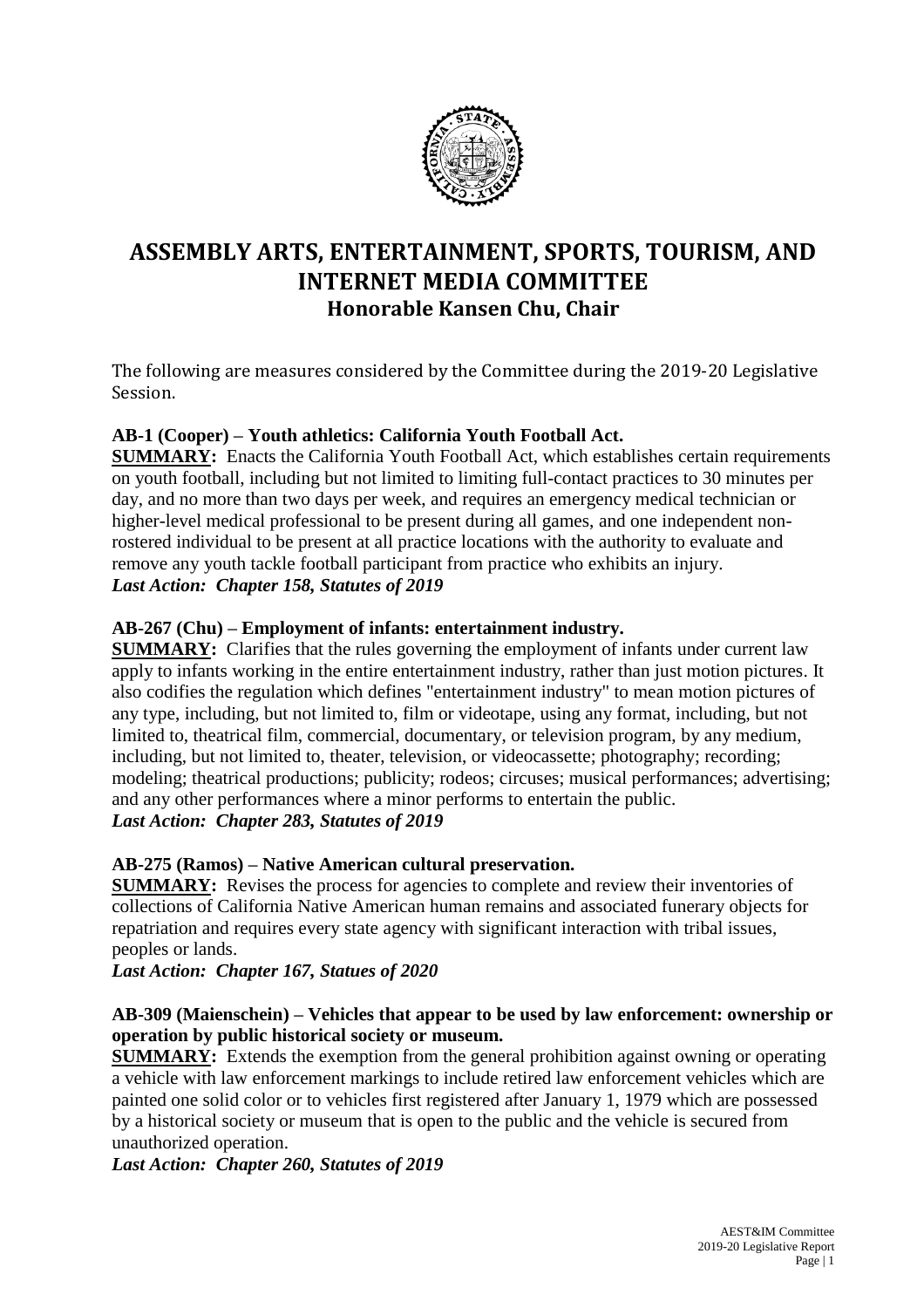# **AB-379 (Maienschein) – Youth athletics: concussion and sudden cardiac arrest prevention protocols.**

**SUMMARY:** Adds "an athlete who has passed out or fainted" to existing law that prohibits an athlete from returning to athletic activity until being evaluated and cleared by a health care provider. Requires the athlete, if the health care provider suspects that the athlete has a cardiac condition that puts the athlete at risk for sudden cardiac arrest or other heart-related issues, to remain under the care of the healthcare provider to pursue follow up testing until the athlete is cleared to play. Deletes the designation of the 27 sports from the definition of "youth sports organization" for purposes of this provision, thus expanding the scope of this definition to any amateur sports competitions, training, camps, or clubs in which persons 17 years of age or younger participate.

*Last Action: Chapter 174, Statutes of 2019*

# **AB-467 (Boerner Horvath) – Competitions on state property: prize compensation: gender equity.**

**SUMMARY:** Requires the California Department of Fish and Wildlife, the California Department of Parks and Recreation, the California Department of Transportation, the State Lands Commission, and the California Coastal Commission to include in permit or lease conditions, for a competition event to be held on land under its jurisdiction a requirement that the prize compensation be identical between gendered categories at each participant level when prize compensation is awarded with limited exception.

# *Last Action: Chapter 276, Statutes of 2019*

**AB-1032 (Quirk) – Ticket sellers: equitable ticket buying process: use or sale of services. SUMMARY:** Clarifies existing prohibitions under the Ticket Sellers Act that are to benefit ticket buyers who are intended "event attendees," as defined, and expands prohibited conduct to include the use or sale of services to circumvent security measures, access control systems or other control or measures.

*Last Action: Chapter 105, Statutes of 2019*

#### **AB-1316 (Gallagher) – Internet: social media or search engine service: censorship.**

**SUMMARY:** This bill would have prohibited social media internet website operators located in California, as defined, from removing or manipulating content from that site on the basis of the political affiliation or political viewpoint of that content, except as specified. *Last Action: Died - Assembly Committee on Rules*

# **AB-1518 (Chu) – Student athletes: contracts.**

**SUMMARY:** Authorizes a student athlete to enter into a contract with an athlete agent without losing their status as a student athlete, if the contract complies with the policy of the student athlete's educational institution and the bylaws of the National Collegiate Athletic Association (NCAA).

*Last Action: Chapter 222, Statutes of 2019*

# **AB-1523 (Low) – State Athletic Commission.**

**SUMMARY:** Extends the operation of the California State Athletic Commission (CSAC) until January 1, 2024, and authorizes CSAC to employ a chief athletic inspector and assistant chief athletic inspector.

*Last Action: Chapter 464, Statutes of 2019*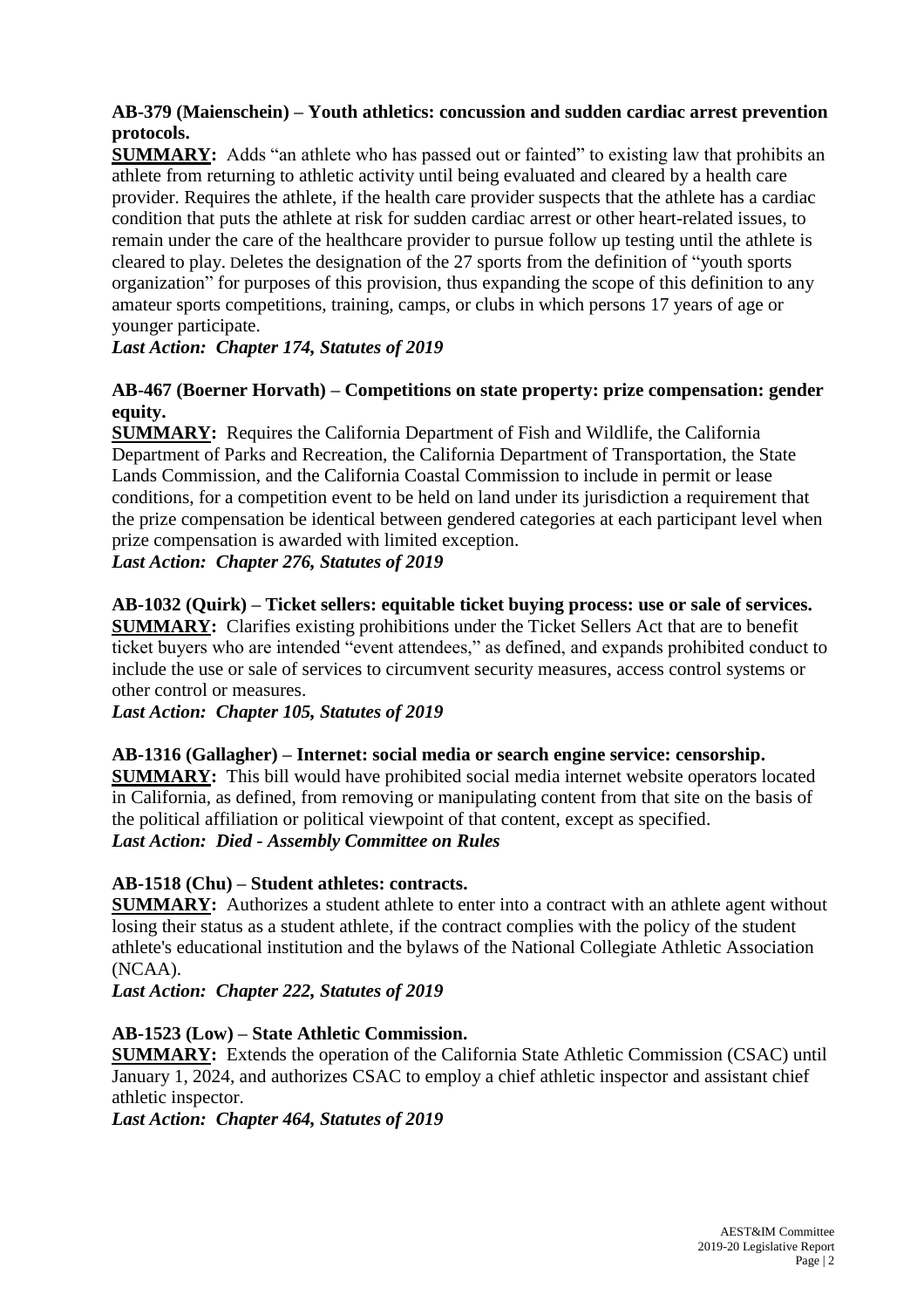# **AB-1573 (Holden) – Collegiate athletes: Student Athlete Bill of Rights.**

**SUMMARY:** Authorizes schools to establish degree completion funds for student athletes. Directs schools to develop, post, and disseminate specified information regarding existing student athlete rights and prohibits schools from retaliating against student athletes who report violations of student athletes' rights.

*Last Action: Chapter 382, Statutes of 2019*

#### **AB-1592 (Bonta) – Athletic trainers.**

**SUMMARY:** This bill would have enacted, until January 1, 2028, the Athletic Training Practice Act for the purpose of licensing persons engaged in the profession of Athletic Trainer. *Last Action: Died - Assembly Business and Professions Committee*

## **AB-1662 (Ramos) – Native Americans: repatriation.**

**SUMMARY:** Expands the membership of the University of California's systemwide Native American Graves Protection and Repatriation Act (UC NAGPRA) Implementation and Oversight Committee, from two to three voting members from a tribe located in California thereby increasing the Committee's overall membership to eight individuals (one-nonvoting). *Last Action: Chapter 112, Statutes of 2019*

#### **AB-1664 (Chiu) – California tourism: assessments: restaurants and retail industry. SUMMARY:** This bill would have exempted from those assessments businesses in the restaurants and retail industry category and derive less than 20% of their gross revenues annually from travel and tourism occurring within the state, unless the business elects to participate as specified.

## *Last Action: Died - Assembly Arts, Entertainment, Sports, Tourism, and Internet Media Committee*

# **AB-1742 (Santiago) – Korean American National Museum.**

**SUMMARY:** This bill would have appropriated \$4 million from the General Fund to the Natural Resources Agency to be distributed as a grant, during the 2019–2020 fiscal year, by the Secretary of the Natural Resources Agency to the Korean American National Museum located in the City of Los Angeles for the purpose of assisting construction of that museum. *Last Action: Died - Assembly Appropriations Committee*

# **AB-1754 (Jones-Sawyer) – Office of Emergency Services: California Olympic and Paralympic Public Safety Command.**

**SUMMARY:** Requires the California Office of Emergency Services (OES) to establish the California Olympic and Paralympic Public Safety Command (COPPSC) to facilitate the planning, resourcing, management, and delivery of safety and security at the 2028 Olympic and Paralympic Games in Los Angeles, as specified.

*Last Action: Chapter 693, Statutes of 2019*

# **AB-1968 (Ramos) – Tribal Land Acknowledgment Act of 2021.**

**SUMMARY:** This bill would have authorized the owner or operator of any public school or state or local park, library, museum or other state or local government building in this state to adopt a land acknowledgment process by which Native American tribes are properly recognized as traditional stewards of the land on which the entity is located.

*Last Action: Died - Senate Appropriations Committee*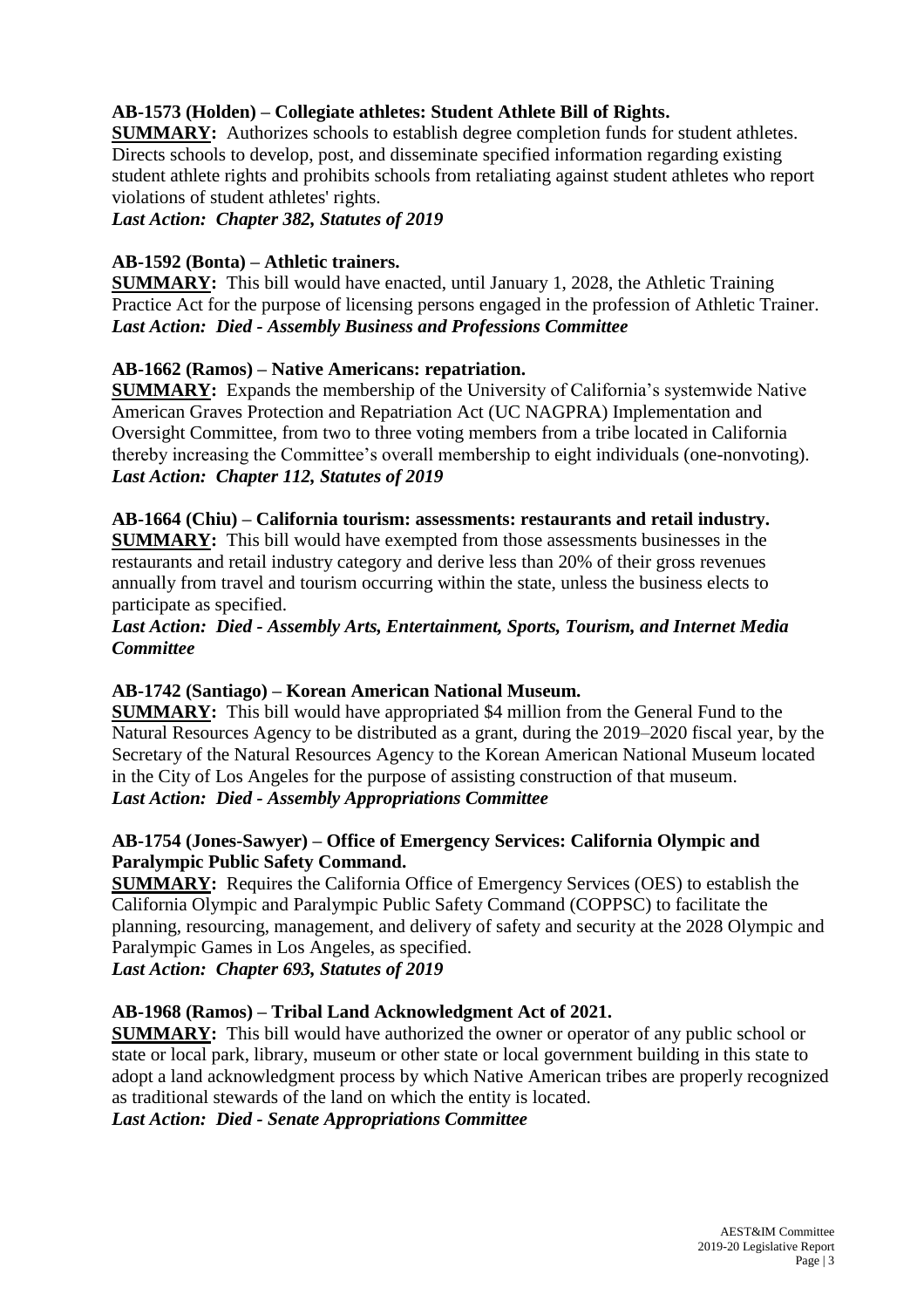# **AB-2300 (Cooper) – California Youth Football Act.**

**SUMMARY:** Revises the California Youth Football Act to delete the ability of an emergency medical technician or paramedic to "evaluate" youth tackle football participants, and instead specifies that an emergency medical technician or paramedic has the authority to provide prehospital emergency medical care or rescue services consistent with their certification or license.

## *Last Action: Chapter 49, Statutes of 2020*

## **AB-2391 (Gallagher) – Internet: social media or search engine service: censorship.**

**SUMMARY:** This bill would have prohibited a person who operates a social media internet website located in California from removing or manipulating content from that site on the basis of the political affiliation or political viewpoint of that content. Would have authorized a site to remove content of a political nature if the site's content is limited to the promotion of only certain political viewpoints and the content is inconsistent with those viewpoints or the content violates the site's community values which are stated in the user terms and conditions.

Additionally, it would have specified that it does not prohibit a social media internet website from removing content or communications that are obscene, threatening or harassing, advocate violence, or purport to state factual information that is demonstrably false.

*Due to the COVID-19 Pandemic and the unprecedented nature of the 2020 Legislative Session this measure did not receive a hearing.*

## *Last Action: Died - Assembly Arts, Entertainment, Sports, Tourism, and Internet Media Committee*

## **AB-2410 (Cunningham) – Athletic Trainers.**

**SUMMARY:** This bill would have granted title protection to those persons who completed specified training, education and certification requirements, to become athletic trainers, as provided.

*Due to the COVID-19 Pandemic and the unprecedented nature of the 2020 Legislative Session's compressed timeline, this measure was heard in only one Assembly policy committee. The Assembly Arts, Entertainment, Sports, Tourism, and Internet Media Committee provided information to the Assembly Business and Professions Committee which was included in their analysis.* 

*Last Action: Died – Senate Business, Professions and Economic Development Committee*

# **AB-2442 (Chau) – Social media platforms: false information.**

**SUMMARY:** Requires a person or entity that operates a social media platform to disclose whether or not the social media platform has a policy to address the spread of misinformation. *This measure was amended out the Assembly Arts, Entertainment, Sports, Tourism, and Internet Media Committee jurisdiction.*

*Last Action: Died – Senate Judiciary Committee*

## **AB-2498 (Chu) – Interscholastic athletics: California Interscholastic Federation: air quality activity recommendations.**

**SUMMARY:** This bill would have added to the Legislature's intent policies that CIF shall cooperate with the State Department of Education to develop and maintain recommendations relating to air quality and its impact on athletic activity for schools, post on its internet website air quality activity recommendations for schools and air quality education materials, and require schools, as a condition of CIF membership, to ensure that their existing written emergency action plans educate administrators, staff, and coaches on air quality activity recommendations and education materials made available on CIF's internet website.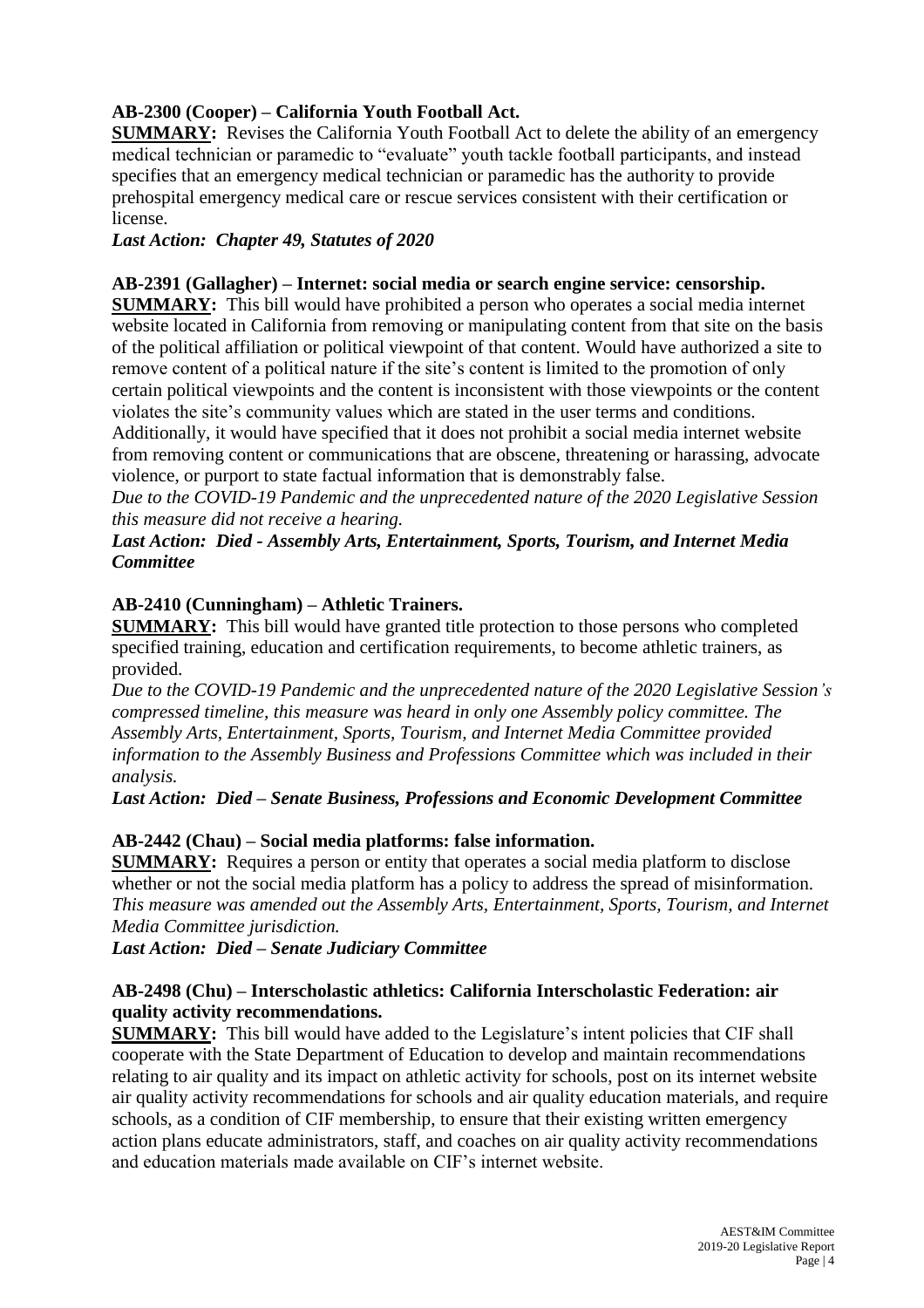*Due to the COVID-19 Pandemic and the unprecedented nature of the 2020 Legislative Session this measure did not move forward. Last Action: Died - Assembly Education Committee*

## **AB-2538 (Chu) – Athlete agents: minor athletes: health and safety.**

**SUMMARY:** This bill would have prohibited an athlete agent from sending a minor client who is a professional athlete to any location that would be hazardous or detrimental to the health, safety, morals, or education of the minor, or entering any contract that requires the minor to appear at any event or establishment where alcoholic beverages or other intoxicating substances are sold or served, as specified.

## *Last Action: Died - Senate Appropriations Committee*

## **AB-2584 (Holden) – Student athletes: transfer.**

**SUMMARY:** This bill would have added to the Student Athlete Bill of Rights a provision prohibiting an institution of higher education from upholding any rule, requirement, standard, or other limitation that prohibits a student athlete who transfers to that institution from participating in intercollegiate athletic competition immediately upon the student's transfer.

*Due to the COVID-19 Pandemic and the unprecedented nature of the 2020 Legislative Session this measure did not receive a hearing.*

## *Last Action: Died - Assembly Arts, Entertainment, Sports, Tourism, and Internet Media Committee*

## **AB-2881 (Aguiar-Curry) – Discrimination: Fair Play in Community Sports Act.**

**SUMM ARY:** This bill would have repealed and re-enacted existing law that prohibits discrimination on the basis of gender in community youth athletics programs, as provided, as the Fair Play in Community Sports Act and would also enact additional data reporting and antidiscrimination policy requirements as part of the act. This bill would have also required the State Department of Parks and Recreation to compile the local agency data into a publicly available annual report and post the report on the department's internet website, as specified, and provide technical assistance and guidance on the obligations of local agencies under the act. *Due to the COVID-19 Pandemic and the unprecedented nature of the 2020 Legislative Session this measure did not receive a hearing.*

## *Last Action: Died - Assembly Arts, Entertainment, Sports, Tourism, and Internet Media Committee*

## **AB-3289 (Holden) – Student athletes: Student Athlete Bill of Rights.**

**SUMMARY:** This bill would have required campuses of these segments that receive, on average, more than \$10,000,000 in annual income derived from media rights for intercollegiate athletics to establish a Student Athlete Post-Degree Fund and deposit moneys into that fund, with contributions designated for payment on behalf of student athletes participating on one or more intercollegiate athletic teams.

*Due to the COVID-19 Pandemic and the unprecedented nature of the 2020 Legislative Session this measure did not receive a hearing.*

## *Last Action: Died - Assembly Arts, Entertainment, Sports, Tourism, and Internet Media Committee*

**ACR-25 (Gloria) – California Attractions and Parks Day. SUMMARY**: Recognizes March 14, 2019, as California Attractions and Parks Day. *Last Action: Resolution Chapter 32, Statutes of 2019*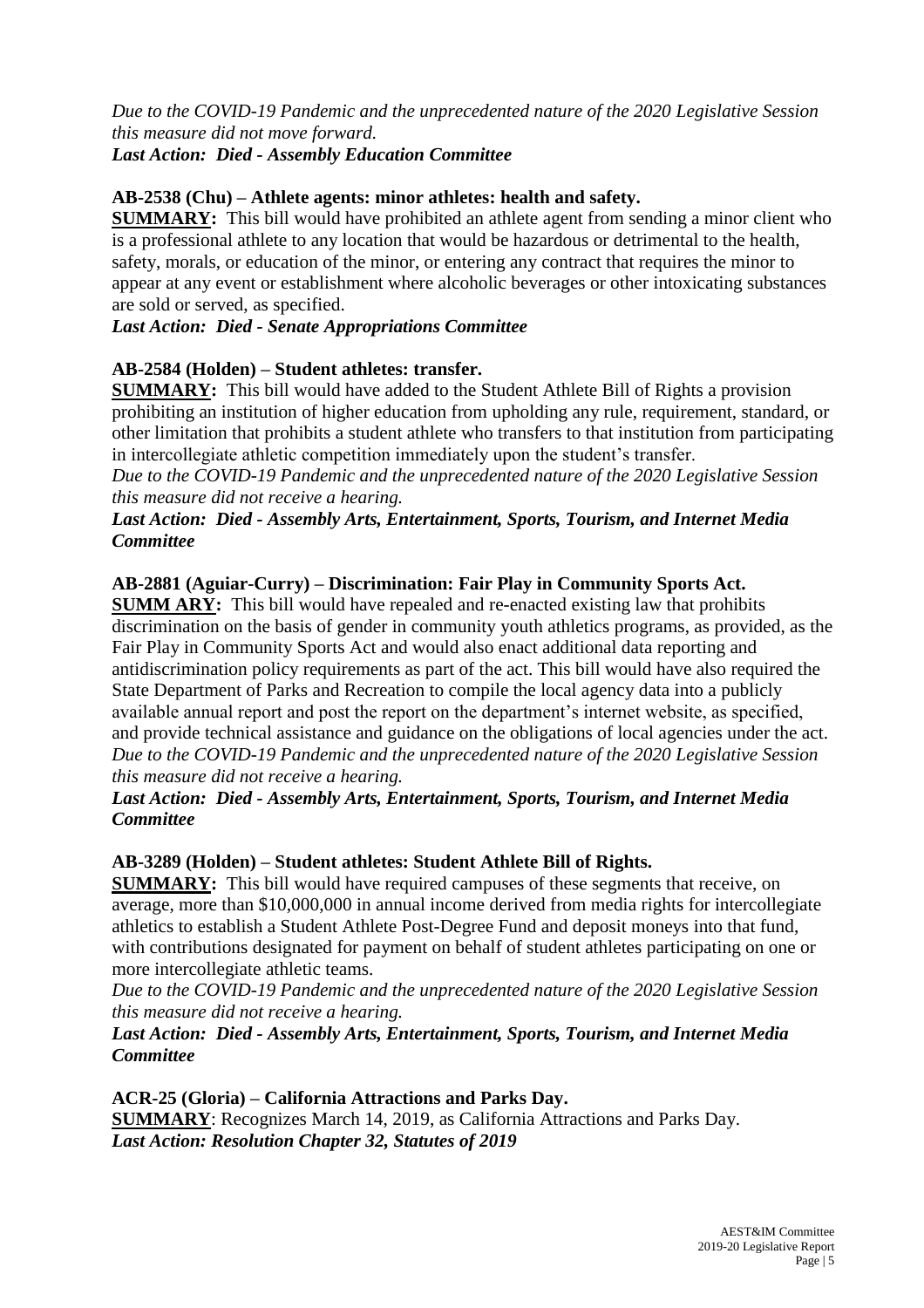# **ACR-134 (Chu) – 50th anniversary of the Association of California Symphony Orchestras.**

**SUMMARY:** Commemorates the 50th anniversary of the Association of California Symphony Orchestras.

*Although the measure was not heard in the Assembly Arts, Entertainment, Sports, Tourism, and Internet Media Committee due to Hearing schedules the Committee maintains jurisdiction. Last Action: Resolution Chapter 180, Statues of 2019*

## **ACR-170 - (Kamlager) - Arts Education Month.**

**SUMMARY:** Proclaims March 2020 as Arts Education Month and urges all residents to become interested in and give full support to quality school arts programs for children and youth**.**

*Although the measure was not heard in the Assembly Arts, Entertainment, Sports, Tourism, and Internet Media Committee due to Hearing schedules the Committee maintains jurisdiction. Last Action: Resolution Chapter 27, Statutes of 2020*

# **ACR-180 – (Chu) – California Museums Week.**

**SUMMARY:** This resolution would have recognized the importance of museums as civic and educational institutions and their contributions to the well-being of this state, by declaring May 16 to 23, 2020, as California Museums Week.

*Due to the COVID-19 Pandemic and the unprecedented nature of the 2020 Legislative Session this measure did not receive a hearing.*

## *Last Action: Died - Assembly Arts, Entertainment, Sports, Tourism, and Internet Media Committee*

#### **AJR-14 (Lackey) – Special Olympics.**

**SUMMARY:** Calls for continued support and recognition of the many benefits provided by the Special Olympics.

*Last Action: Resolution Chapter 146 of 2019*

#### **HR-13 (Chu) – California Girls and Woman in Sports Day.**

**SUMMARY:** Provides that the first Wednesday in February be declared California Girls and Women in Sports Day to acknowledge the contributions of, and to recognize, girls and women in sports in California and that all teachers, school administrators, and community policymakers and leaders collaboratively review current policies and practices to ensure equity in sports programs and activities in California.

*Last Action: Adopted by the Assembly 2019*

**HR-53 (Limon) – The United States Women's National Soccer Team and pay parity. SUMMARY:** Proclaims support for the United States Women's National Soccer Team's

continued fight towards pay parity, on and off the field.

*Although the measure was not heard in the Assembly Arts, Entertainment, Sports, Tourism, and Internet Media Committee due to Hearing schedules the Committee maintains jurisdiction. Last Action: Adopted by the Assembly 2019*

#### **HR-54 (Kamlager-Dove) – Veterans in the Arts and Humanities Day.**

**SUMMARY:** Proclaims November 1 as Veterans in the Arts and Humanities Day in honor of veterans past and present for their contributions to the arts and humanities.

*Although the measure was not heard in the Assembly Arts, Entertainment, Sports, Tourism, and Internet Media Committee due to Hearing schedules the Committee maintains jurisdiction. Last Action: Adopted by the Assembly 2019*